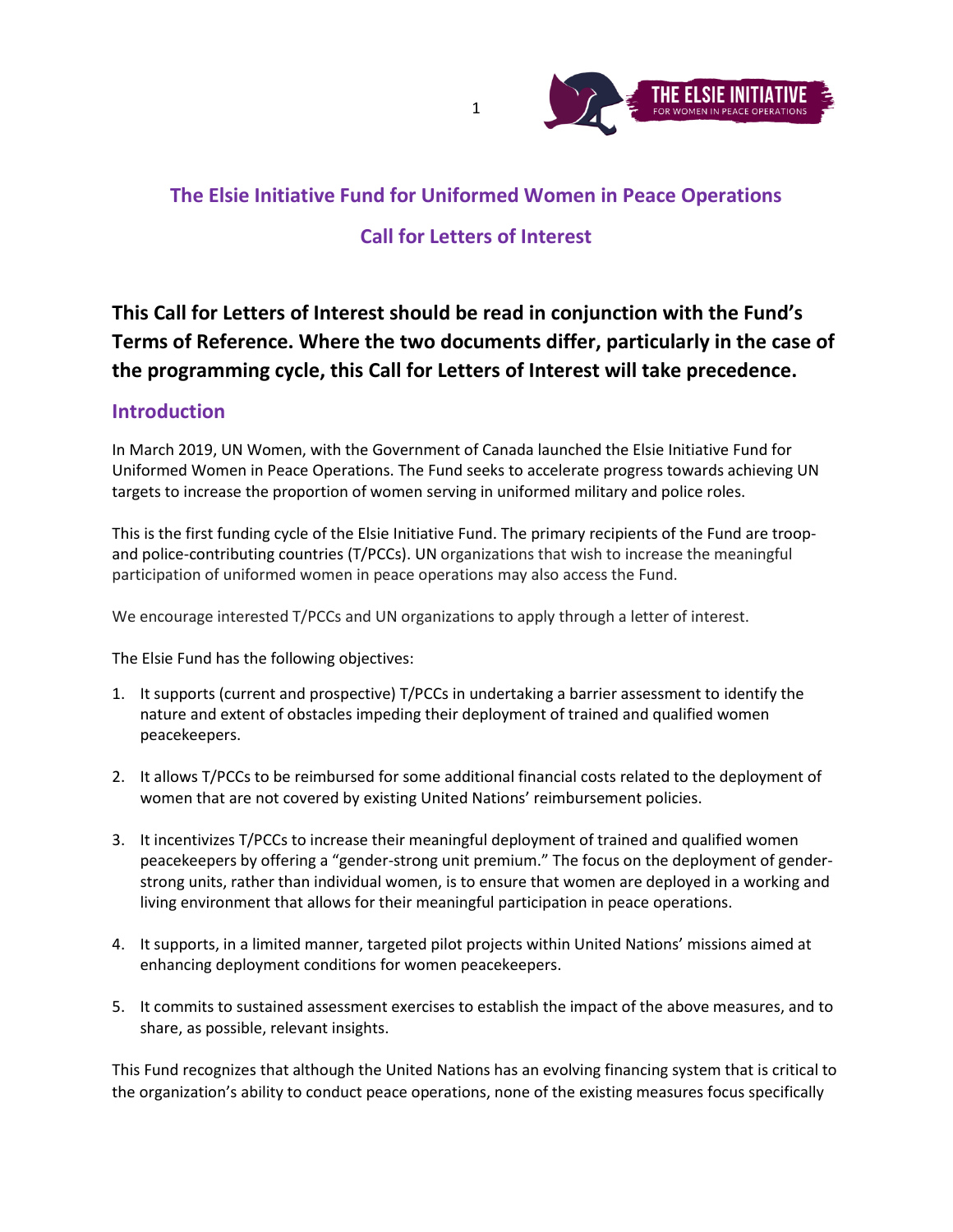

on increasing the deployment of uniformed women peacekeepers. Therefore, the Fund innovates and complements existing United Nations peacekeeping financing by specifically supporting the meaningful participation of uniformed women as peacekeepers.

Given its time and resource limitations, the Fund cannot fully remedy all barriers to uniformed women's participation in United Nations peace operations. However, it aims to accelerate the pace of change towards increased meaningful participation of uniformed women in United Nations peace operations, and it serves as a pilot initiative whose implications Member States may wish to consider over the longer term as they work towards their stated goal of enhancing the representation of women in United Nations peace operations.

# **Funding Modalities**

The Fund will consider three types of proposals:

1. **Barrier Assessment.** The fund will finance the conduct of a **barrier assessment** in order to identify the main factors impeding the deployment of uniformed women peacekeepers to United Nations' missions, noting the type and effect of barriers can vary amongst T/PCCs. The barrier assessment creates a detailed empirical foundation for the identification of further projects aimed at increasing the meaningful participation of uniformed women in peace operations. It also generates a baseline assessment against which progress can be measured.

A barrier assessment methodology has been developed by the Geneva Center for Security Sector Governance and will be available for use in late September 2019. A description of this methodology is provided at Attachment 2 to this document. Applicants that wish to apply for funding for a barrier assessment in this programming cycle may:

- Apply with the intention of using the DCAF methodology (recommended), or
- Apply with the intention of identifying and implementing a methodology similar in its scope to the DCAF methodology, and in line with the Barrier Assessment Criteria provided in the Fund's Terms of Reference (and reproduced in Attachment 1). In this case the fund management will need to be satisfied that the proposed methodology meets the requirements outlined above.
- 2. **Project Funding.** The Fund will finance, in whole or in part, **projects aimed at directly increasing the meaningful participation of uniformed women peacekeepers in United Nations missions,** or **that take a longer-term view to increasing the number of women in the national pipeline for deployment**. For this first programing cycle, a barrier assessment will not be required to apply for and receive projectized support; however, proposals should identify, and include a strong rationale and analysis of the barriers the project seeks to resolve, in keeping with the barrier assessment guidance provided in Attachments 1 and 2. The Fund does not prescribe the exact nature of the projects, in order to encourage applicant T/PCCs to propose innovative solutions to the specific barriers they have identified.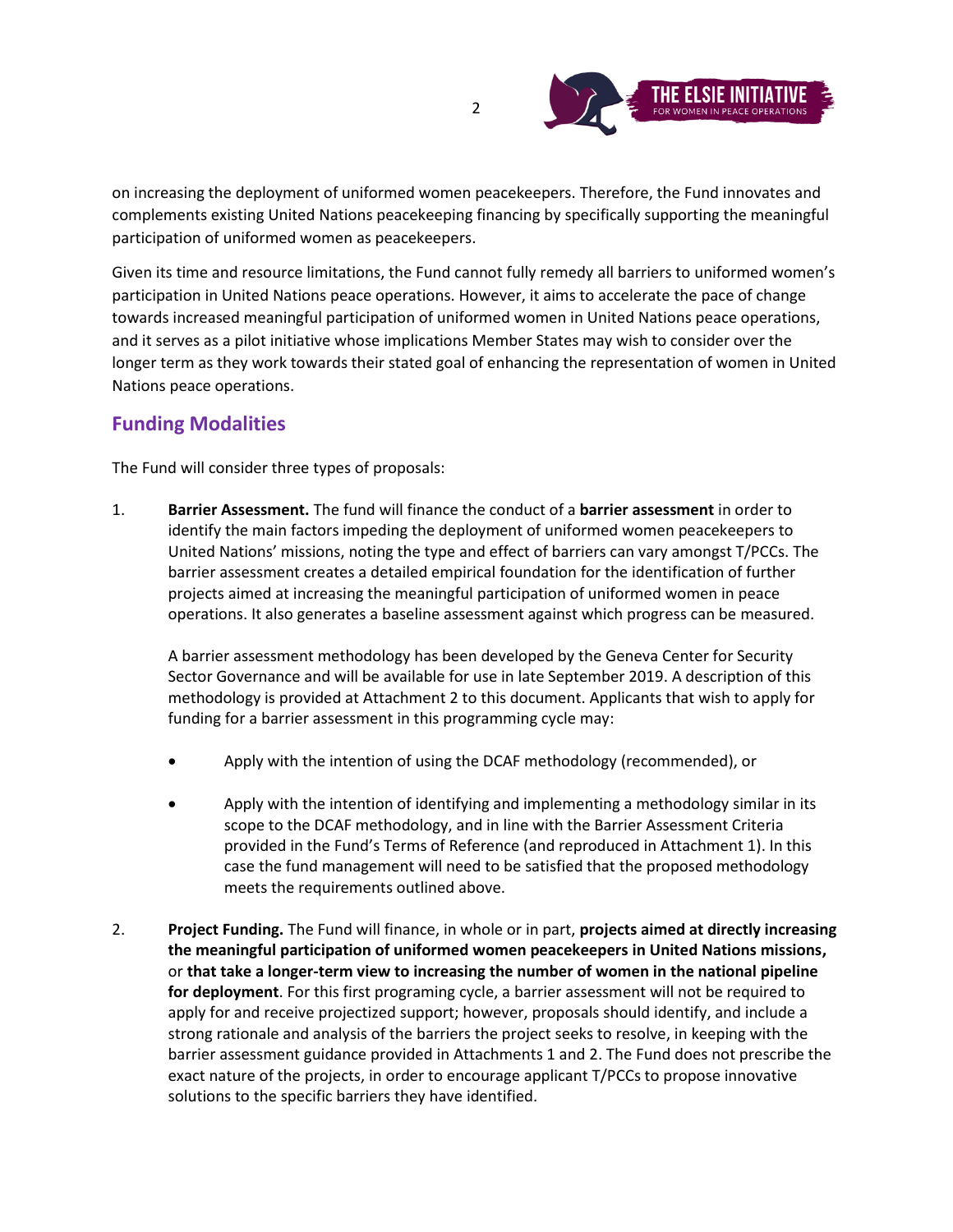

3. **Gender-Strong Unit Premium.** The Fund can provide a premium to a T/PCC for the deployment of a gender-strong unit. Only T/PCCs are eligible to apply for this financing modality. The premium will consist of a direct payment to the T/PCC at the completion of the unit's deployment, and after verifying that the unit met the guidelines for a gender-strong unit (identified below and in the Fund's Terms of Reference). Priority will be given to T/PCCs that envisage reinvesting the premium in ways that further promote the goals of the Fund. Further elaboration of the Gender-strong Unit Premium modality is provided below.

The Fund can also provide funding for a combination of these modalities, combined into a single proposal (expressed in a single letter of interest). For instance, the Fund could agree to the payment of a gender-strong unit premium for a formed police unit, and as part of the same proposal, agree to funding a project to develop a training programme for the unit prior to its deployment (Project Funding).

Applicants can engage subcontractors, including Civil Society Organizations (CSOs), to support project implementation. Applicants are encouraged to engage with their UN Country Team, the UN Department of Peace Operations, and bilateral partners to develop proposals that leverage the funds, skills, knowledge, and efforts of multiple contributors.

The Fund will not directly compensate individuals, either as part of a project or as part of a gender strong unit premium.

# **Gender-Strong Unit Premium**

A gender-strong unit is defined as a unit that includes substantial representation of women overall and in positions of authority, has provided gender-equity training to all unit members, and has adequate materiel to ensure parity of deployment conditions (including equipment, facilities, accommodation etc.) for women and men peacekeepers.

The Fund will consider proposals by T/PCCs for units qualifying for this premium. In keeping with the Elsie Initiative's intention to promote innovation, and to encourage transformational change to increase women's meaningful participation in peace operations, the criteria for a proposal for incentive payments are not prescriptive; rather it is for applicants to identify the nature, scope and value of their proposal, considering the following guidelines:

- The proposal must demonstrably and substantially increase the percentage of uniformed women in a formed unit that will deploy on a peacekeeping operation (military unit or formed police unit). At a minimum, the percentages must exceed the targets set out in the Uniformed Gender Parity Strategy 2018-2028 by 5 percentage points. For units deploying on peacekeeping operations in 2020, the figures are:
	- Police. 15% women for formed police units (based on the Uniformed Gender Parity Strategy target of 10%).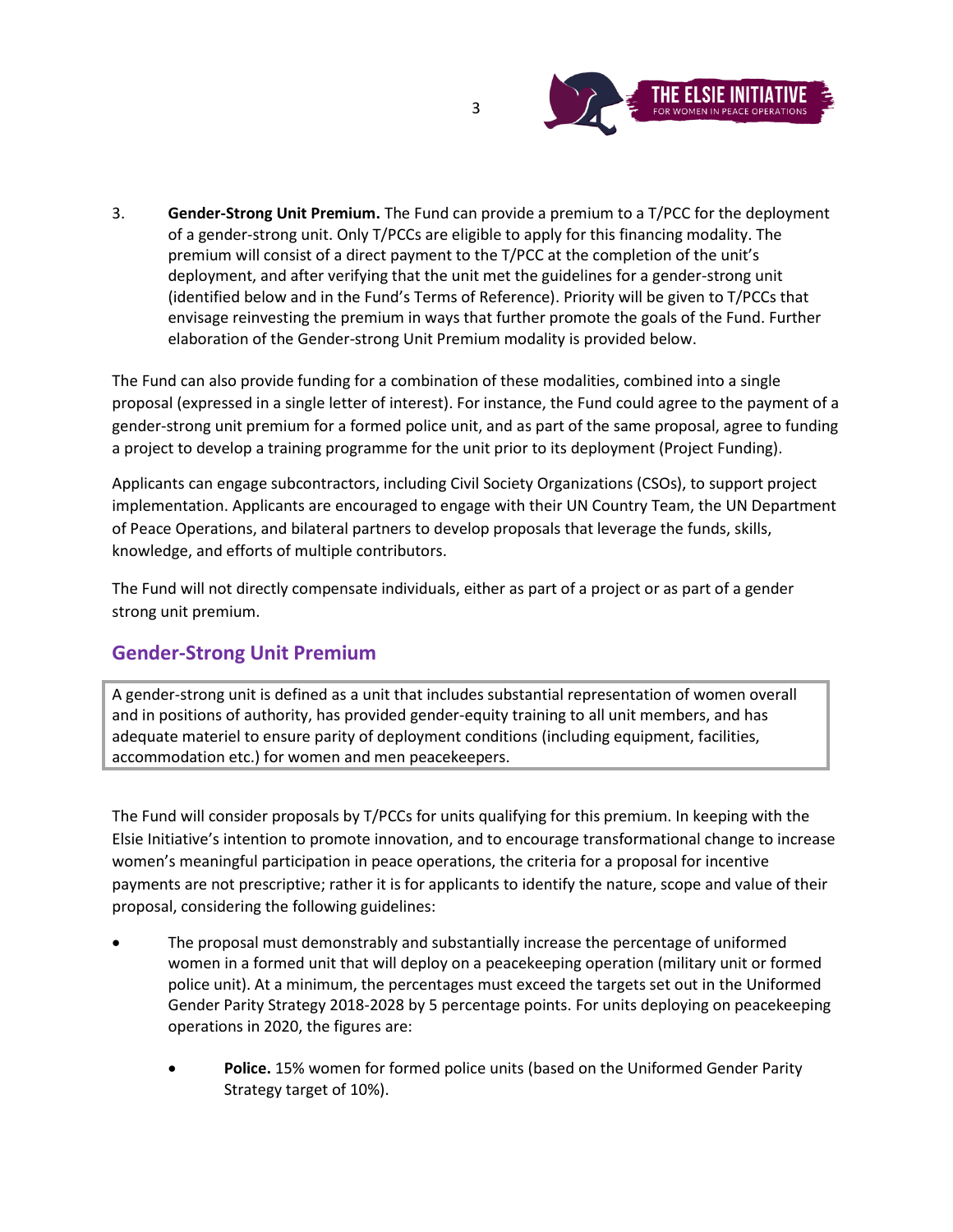

- **Military.** 11.5% for military troop contingents (based on the Uniformed Gender parity Strategy target of 6.5%).
- The proposal must demonstrate that the women deployed are fully integrated into the unit and contribute to its mandate and all the tasks the unit will be asked to perform (including patrolling, security tasks, engagement, and response to incidents). This includes that all women are fully trained for the role(s) they perform in the unit and have participated in all predeployment training and preparation.
- All members of the unit must meet, and ideally exceed, existing DPO requirements for predeployment training on gender in the military/police, sexual and gender-based violence, conflict related sexual violence, sexual harassment and sexual exploitation and abuse.
- The proposal must demonstrate that there are adequate procedures to deal with instances of sexual harassment and assault, and sexual exploitation and abuse.
- The proposal must demonstrate that appropriate contingent-owned equipment for both men and women peacekeepers will be provided.
- The proposal should be for the duration of the deployment of that unit (usually 12 months) and can be extended two additional deployment periods (usually 12 months each).

Gender-strong units should also strive to meet the following guidelines:

- The proposal demonstrates commitment to employing women across all ranks and across all sub-units. Optimally, women would be proportionally represented at all ranks in the unit.
- The proposal demonstrates how the increased representation of women in peacekeeping will be sustained over time, including after the end of the project.

In the first year of deployment, the premium **should be approximately a sum equivalent to 20 percent of the United Nations' troop/police cost reimbursement rate for 20 per cent of the unit's personnel**. It is payable at the completion of the specified deployment period. The Fund will not normally pay the premium for the deployment of a fraction of a deployed unit (i.e. a company or platoon in an infantry battalion). A proposal could cover up to three years. **The premium in the second year would represent a 25% increase on the original amount. The premium in the third year would represent a 50% increase on the original amount**.

Proposals for the payment of the premium must be accepted by the Fund prior to the unit's deployment. The premium will be paid at the end of the unit's deployment, only after demonstrating that the unit met the guidelines above.

# **Eligibility Criteria**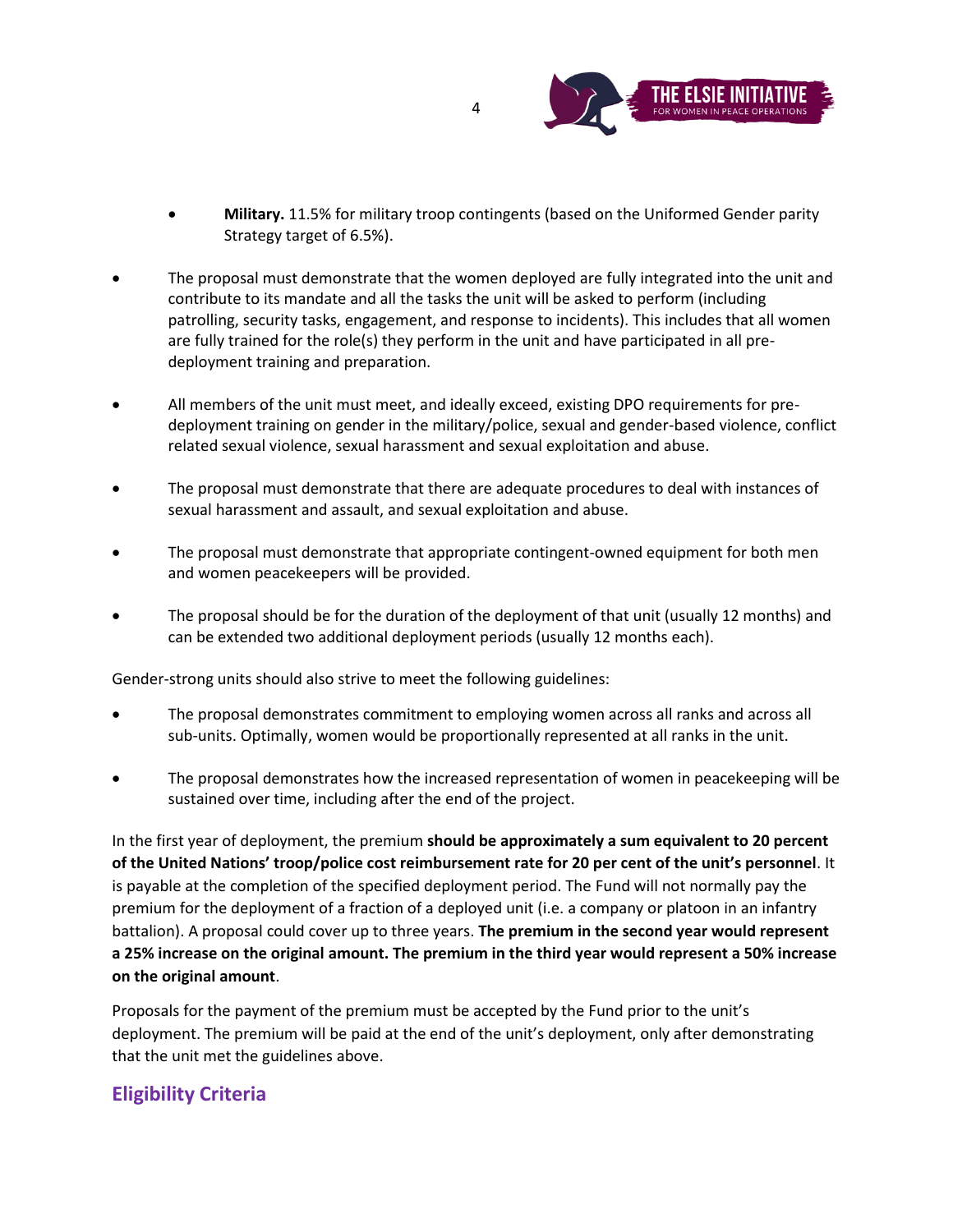

Proposals must contribute to at least one of the four outcomes in the Fund's Results Framework:

- 1. Expanded country-specific knowledge of barriers to deployment of uniformed women peacekeepers to UN missions.
- 2. Increased meaningful deployment of uniformed women peacekeepers to UN missions.
- 3. Increased pool of uniformed women eligible to deploy as UN peacekeepers.
- 4. Improved working conditions for uniformed women peacekeepers in UN missions.

Each outcome has associated indicators (as identified in the Results Framework in the Terms of Reference, Page 13). Proposals must contribute to at least one outcome and one of its indicators. Priority will be given to projects that include Outcome 2 among their targeted outcomes. Proposals are expected to set clear targets for the chosen indicator(s) which must be specified in the letter of interest.

#### **Additional Eligibility Criteria for National Governments:**

National Governments must also meet the following eligibility criteria:

- a. Is a United Nations T/PCC, or has serious intentions to become one that is demonstrated in the letter of interest;
- b. Demonstrates high-level commitment through the letter of interest being signed by a Minister or Chief of Defense, Minister of Interior or Police Commissioner, or equivalent;
- c. Provide a detailed rationale for each project proposed in the letter of interest. This can, but for this first programming cycle does not need to, include the results of a barrier assessment.
- d. Commits to allow the Fund Secretariat to use data from that assessment to compile an anonymized overview report; and
- e. Meets the requirements of the Human Rights Due Diligence Policy and the Harmonized Approach to Cash Transfers (HACT) assessment, and remains eligible for United Nations support after the consideration of a risk assessment and the application of any necessary mitigating measures. These mandatory processes will be conducted by the Fund's Secretariat after receipt of a detailed proposal, and during Step 5 of the Programming Cycle. They are not necessary for the submission of a letter of interest. However, T/PCCs should consider the requirements of those processes and be prepared to actively support and enable them.

National governments are required to report in accordance with the UNSDG categories. Guidance on this will be provided for projects that are approved for the development of a detailed proposal.

#### **Participating UN Organizations (PUNO)**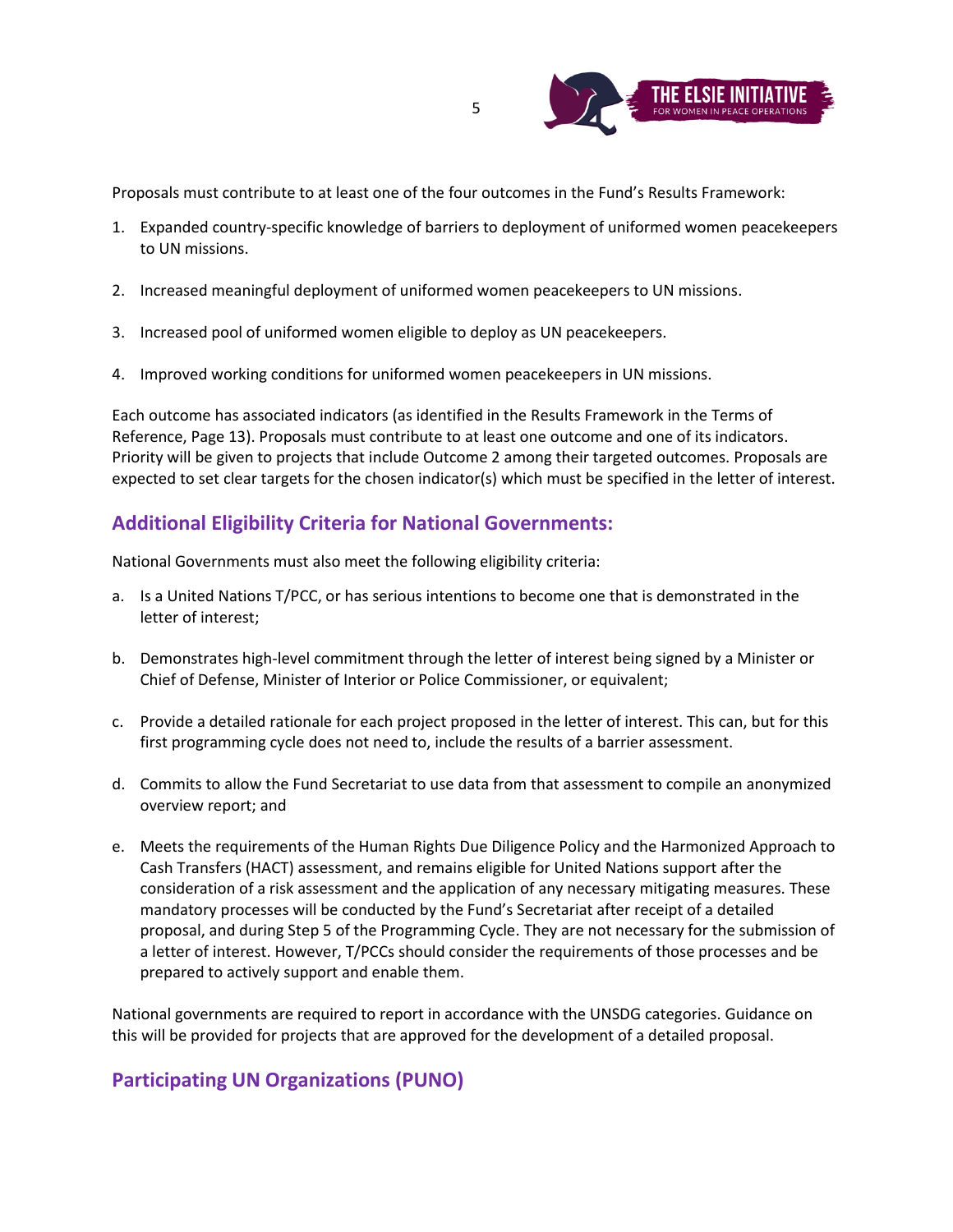

The Fund may support projects submitted by PUNO designed to implement and test innovations aimed at enhancing the meaningful participation of uniformed women deployed in United Nations peace operations. It is understood that these projects would not ordinarily be financed from available budgets, and subsequent scaling of these projects would be undertaken within other resources.

As a guideline, the allocation of funds to UN-led projects should not normally exceed 20% of total available funds.

## **Other Stakeholders**

Other stakeholders, such as CSOs, cannot apply to the fund independently. CSOs can participate in funded activities, however, their activities must be undertaken in partnership with, and under a proposal from, a T/PCC or PUNO.

#### **Proposal Size**

For Project Funding proposals, the maximum amount for each proposal for this programming cycle is 1,000,000 USD. It is anticipated that this amount will rise in future programming cycles, when barrier assessments will be a requirement for submitting Project Funding proposals.

The minimum amount for each proposal for this programming cycle is 100,000 USD.

Each proposal (as expressed in one letter of interest) can include one or more projects. The total cost of all projects (including the conduct of a barrier assessment) must be between 100,000 USD and 1,000,000 USD. Proposals for the gender-strong unit premium are not included in these amounts: a T/PCC may request up to 1,000,000 USD for Project Funding, **and** the additional payment of the genderstrong unit premium, in one letter of interest.

## **Submission of Letters of Interest**

Applicants should submit a *Letter of Interest* (which would not normally exceed 4 pages) to the Fund Secretariat on or before close of business in New York Tuesday 1<sup>st</sup> of October 2019. The Fund will accept no more than one military letter of interest and one police letter of interest per country. **Each letter of interest can seek funding for one or more projects.** 

Applicants are encouraged to contact the Fund's Secretariat if additional guidance is required.

The minimum requirements for the *Letter of Interest* for this first programming cycle are as follows:

- Description of current activities and efforts with regards to increasing meaningful participation of women in peacekeeping;
- Deployment planning for the next 2 years for military and/or police, if known;
- The outcome(s) and indicator(s) each project will contribute to, with clear targets, all aligned to the strategic objectives of the Fund;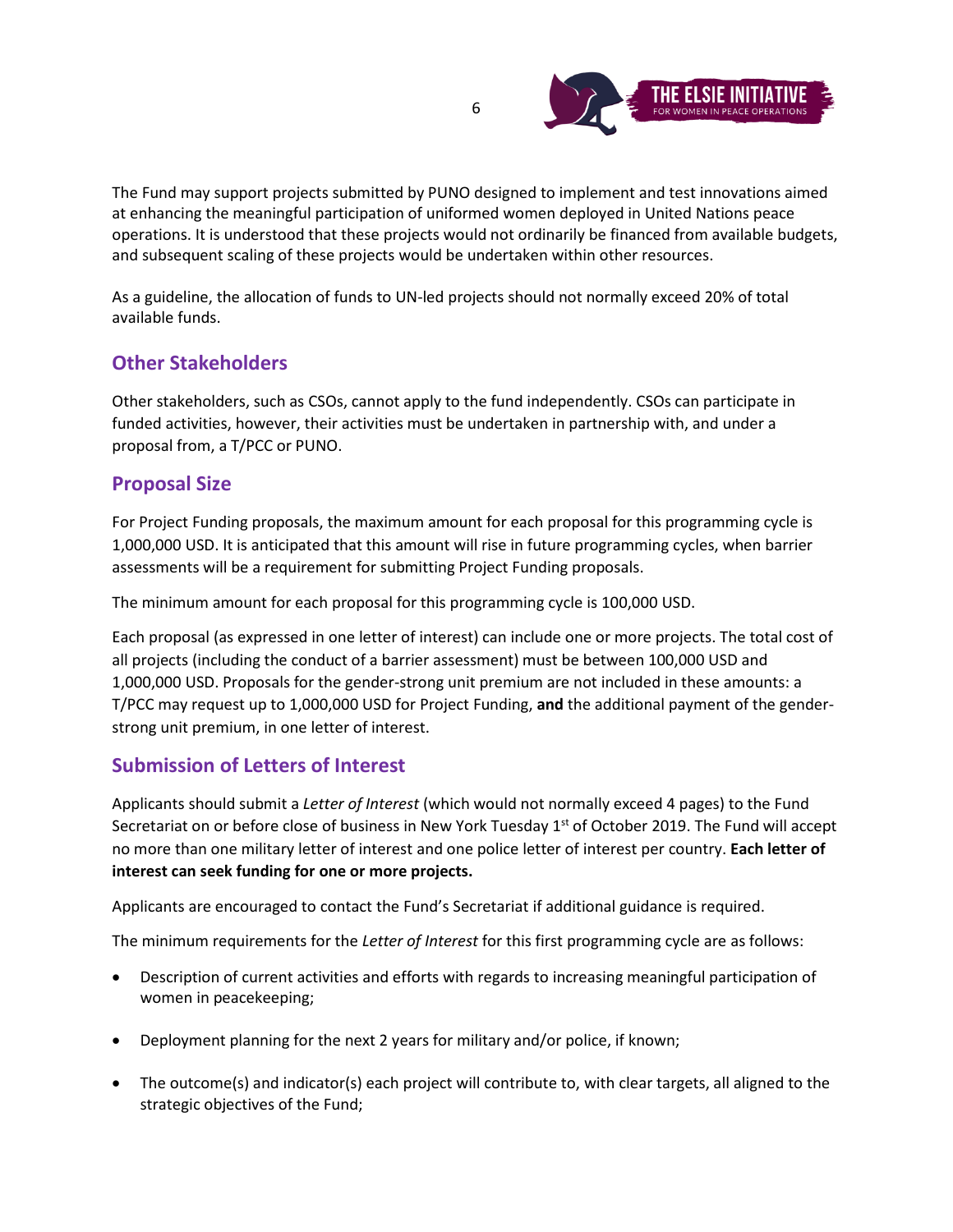

- Outcomes of a barrier assessment, if available, or a rationale for each project proposed;
- Indicative budgets and proposed high-level activities;
- Identification of proposed implementing partners; and
- Signed by a Minister or Chief of Defense, Minister of Interior or Police Commissioner, or equivalent.

If required, additional details may be provided as attachments to the Letter of Interest.

In accordance with the Fund's Terms of Reference, successful letters of interest will be made publicly accessible by the Fund's secretariat.

#### **Review of Letters of Interest**

Letters of Interest will be reviewed against criteria which include:

- **The Eligibility Criteria Identified Above.** This includes addressing at least one outcome and one indicator from the Results Framework and meeting the listed National Government or PUNO eligibility criteria.
- **The clear identification of barriers** that the proposal will address (not necessary for the genderstrong unit premium), expressed through the results of a barrier assessment, or a statement outlining the analytical process used and demonstrating the rational for each project in the letter of interest.
- **Targets** (number and percentage) for the increase of women peacekeepers and the roles they would deploy into (if applicable) within the project timeframe.
- **Current percentage of women** in national armed forces and/or police service and at what levels.
- **The Timeframe** for the deployment of the gender strong unit(s), as applicable.
- **Compliance with Requirements** Applicants must submit all components required for a complete letter of interest, and if accepted by the Fund for further development, a detailed proposal.
- **Impact and Strategic Relevance** Preference will be given to projects that contribute to multiple outcomes; include baseline data and realistic targets; and are likely to result in the deployment of a significant number of uniformed women, including in strategic and leadership roles. Preference will be given to projects that are proposed by T/PCCs, in particular those that are ODA eligible.
- **Engagement –** Applicants must demonstrate how women, particularly uniformed women, will play integral roles throughout the project cycle**.**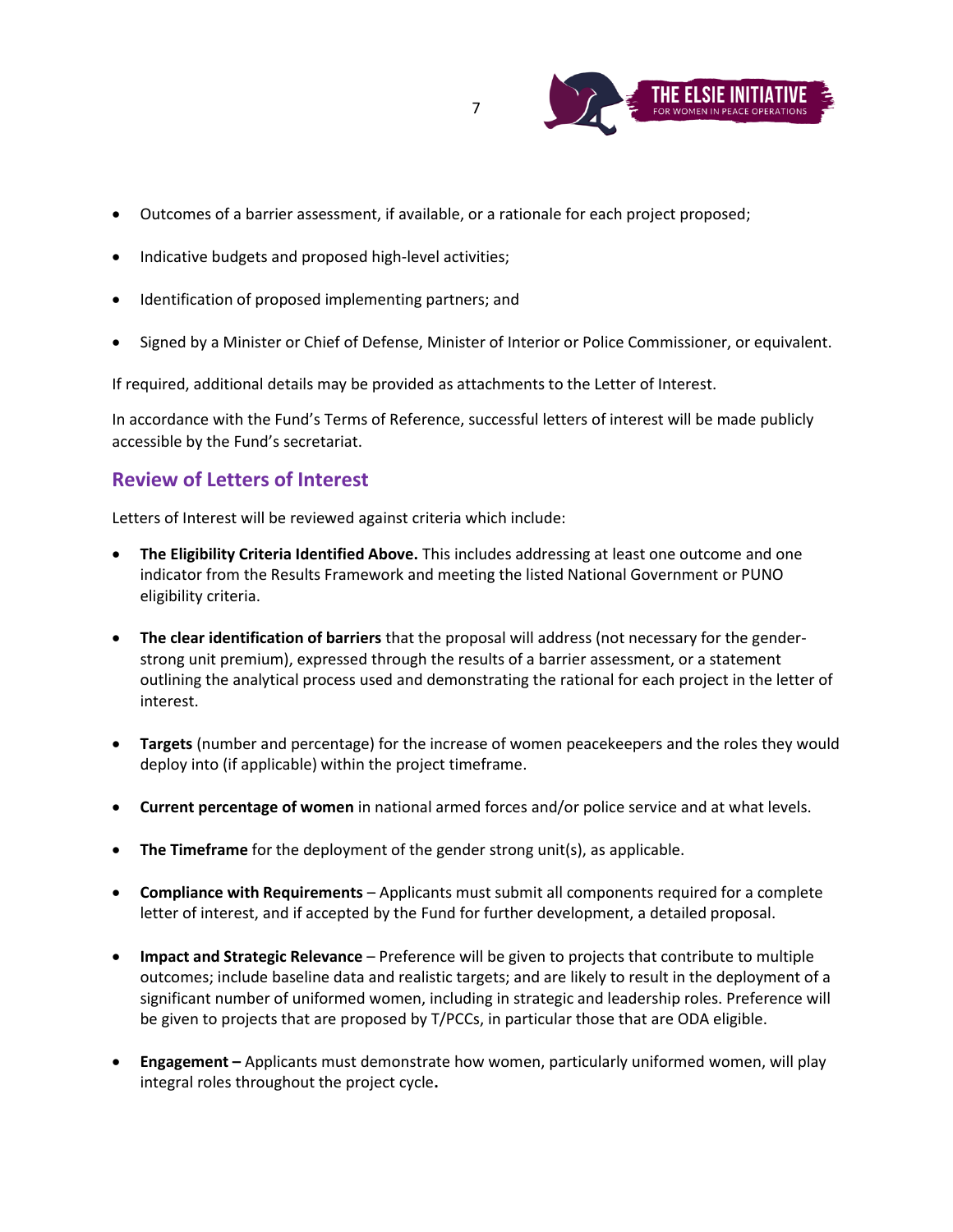

- **Sustainability and Extension**  Preference will be given to projects that are likely to contribute to the sustained increased of the deployment of uniformed women by a T/PCC, and this includes projects that: demonstrate clear national ownership; and are likely to yield insights and lessons that can be shared with other T/PCCs. For proposals for gender-strong unit premiums, preference will be given to submissions that specify a T/PCC's intentions to reinvest the gender-strong unit premium in activities that further contribute to the goals of the fund.
- **Innovation**  The Fund seeks to support innovative solutions and new approaches to overcoming barriers.
- **Cost effectiveness**  Applications must include reasonable costs and demonstrate an economical use of resources; financial and in-kind contributions from other parties are encouraged and should be noted in the letter of interest.
- **Management and Monitoring**  The proposed approach to project management, including reporting, as well as the extent to which applicants have included a thoughtful risk analysis and strategies for mitigation will be assessed. Attention should be paid to the Monitoring, Reporting and Evaluation section of the Terms of Reference.

## **2019 Programming Cycle**

The proposed Programming Cycle for 2019 is as follows:

- Step 1: Launch of call for Letters of Interest 28 June.
- **Step 2: Submission of Letters of Interest – 1 October.**
- Step 3: Review of Letters of Interest by fund management 1 October 1 November. Communication of the outcome of this Review is expected to be on 1 November.
- Step 4: Development and Submission of Proposals submitted to the Fund Secretariat 13 January.
- Step 5: Technical Review of Projects by fund management 13 January 28 February.
- Step 6: Approval and Disbursement Commence 28 February.

Note that the call for, development and submission of letters of interest, represents Steps 1 and 2 of this Programming Cycle. Details of each step are outlined in the Fund's Terms of Reference.

It is intended to adhere to the timings above. However, given that this is the Fund's first Programming Cycle, and many of the processes are new – both for the Fund and for applicants, we accept that there is a requirement for flexibility in the timelines and processes. Applicants will be informed by the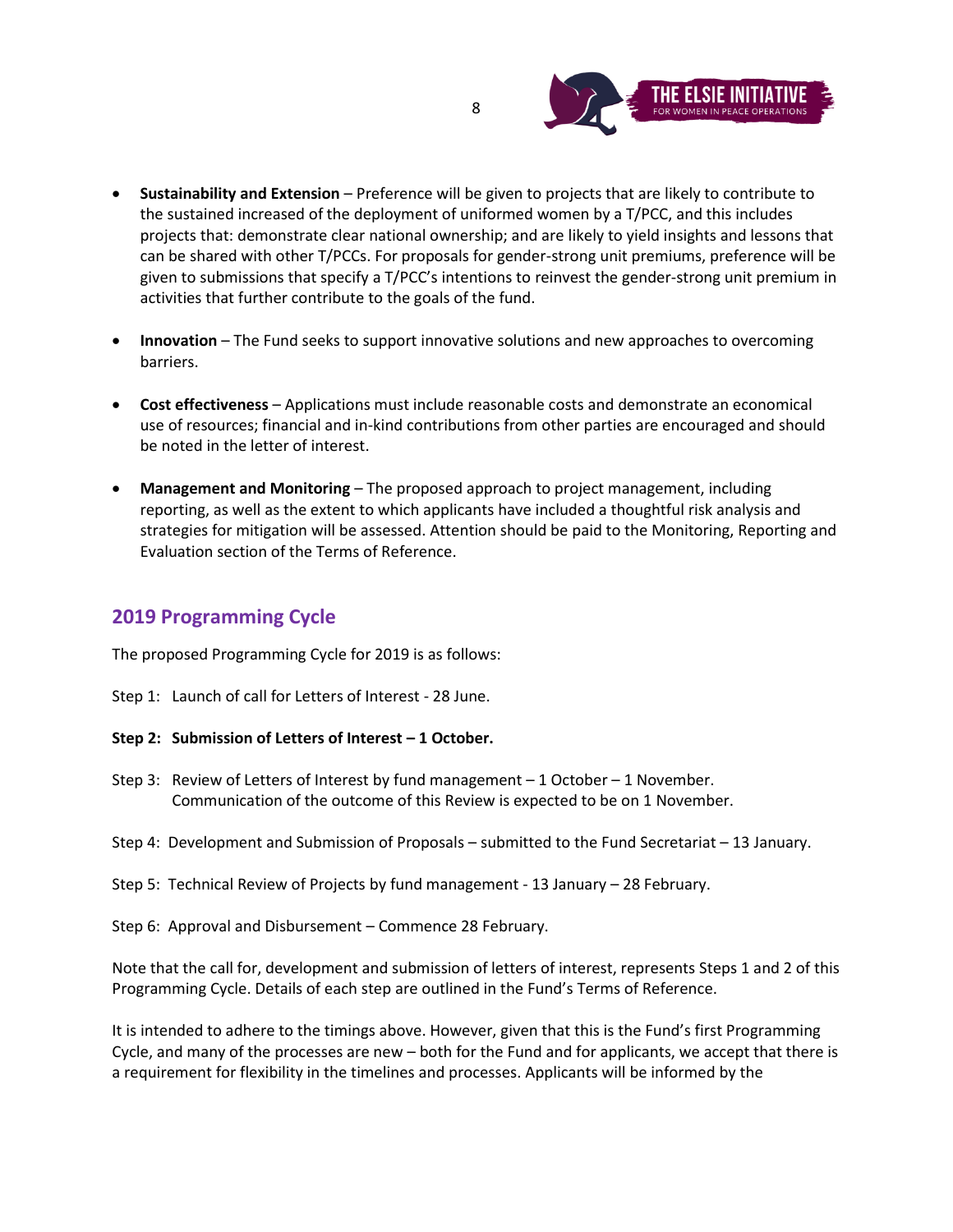

Secretariat when timings or expectations change and are asked to be proactive in communicating with the Secretariat if they will have difficulty meeting the timelines identified above.

## **Selection and Notification**

After review, the Fund's Secretariat will notify applicants of the outcome for their letter of interest. Letters of interest may be:

- Accepted (pending development of a detailed proposal and successful due diligence) and funded with available funds. These projects will move immediately to Step 4 of the programming cycle.
- Accepted (pending development of a detailed proposal and successful due diligence) but not able to be funded with existing funds. These projects will be held pending the availability of funding.
- Returned requiring further development, with submission of a revised letter of interest in a subsequent programming cycle.
- Returned as being outside of the scope of the fund or not consistent with its objectives.

#### **Governance**

Adequate due diligence of all proposals is fundamental to managing the programmatic risks of the Fund. T/PCC's will assume full financial and programmatic accountability for the funds provided to them. In Step 5 of the Programming Cycle, the Secretariat will be responsible for conducting due diligence of proposals. This will include review of the project proposal (including the included risk management strategy), conduct of the HACT micro assessment, the HRDDP, and the application of the fund level risk management strategy to that proposal.

**Project Specific Risk Management.** In Step 4 of the Programming Cycle, applicants are required to develop a specific risk management strategy for each proposal. Risks will be considered and provisions for the identification, monitoring, tolerances, and risk responses will be elaborated. While risks will be specific to each project in the proposal, as a criterion for consideration, each proposal is to explicitly address the safety and security of all women military or police personnel who are to be assisted through the proposal. After the application of mitigating measures or strategies, those personnel should not be subject to any more residual risk, to their physical safety, psychosocial well-being, and reputation, than their equivalent counterparts who are men.

#### **Contact Details**

All communications regarding the Fund, including the submission of letters of interest should be by email to [elsie.mptf@unwomen.org.](mailto:elsie.mptf@unwomen.org)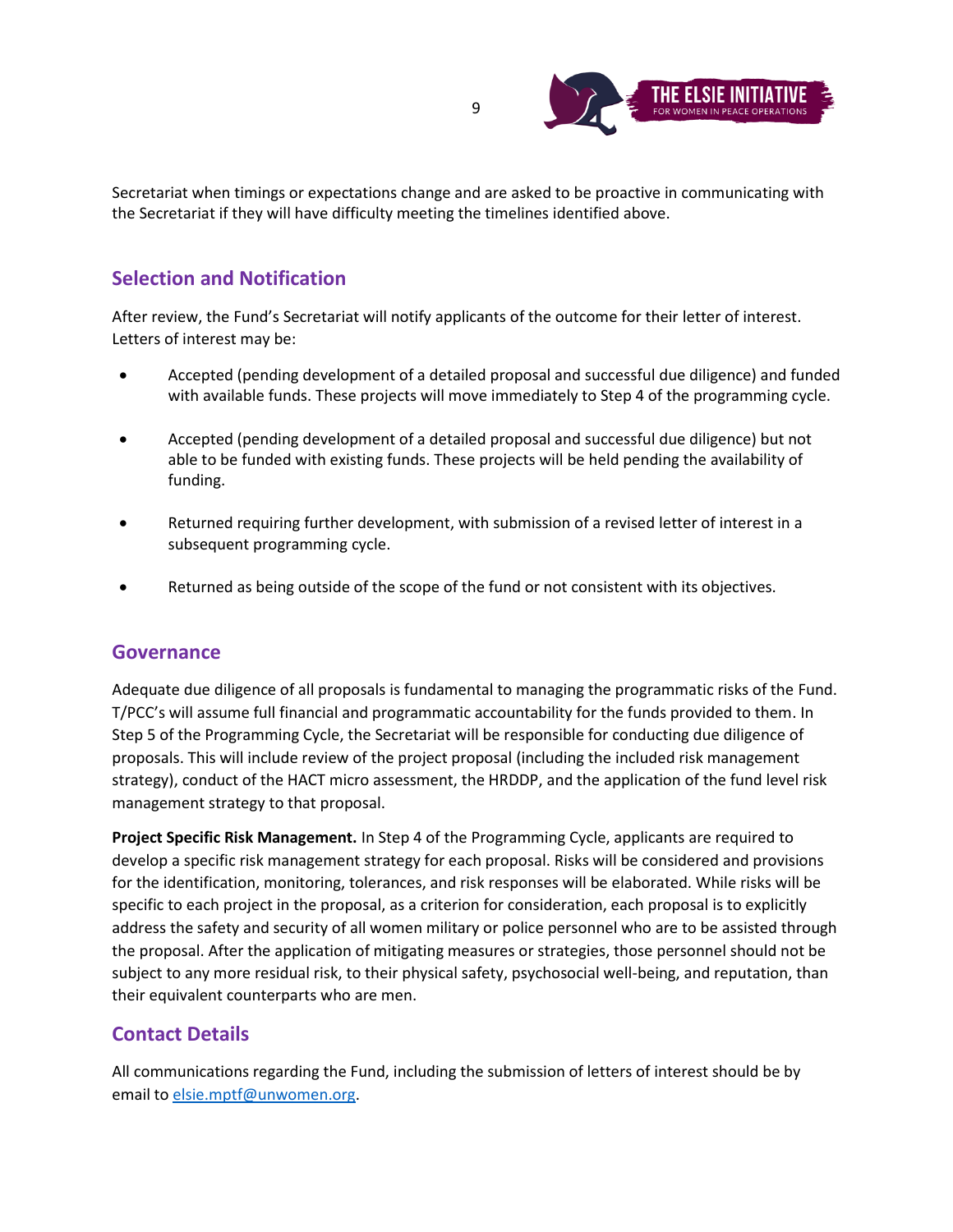

Proposals must be submitted in English or French, using Word, Excel, PowerPoint, or .pdf format.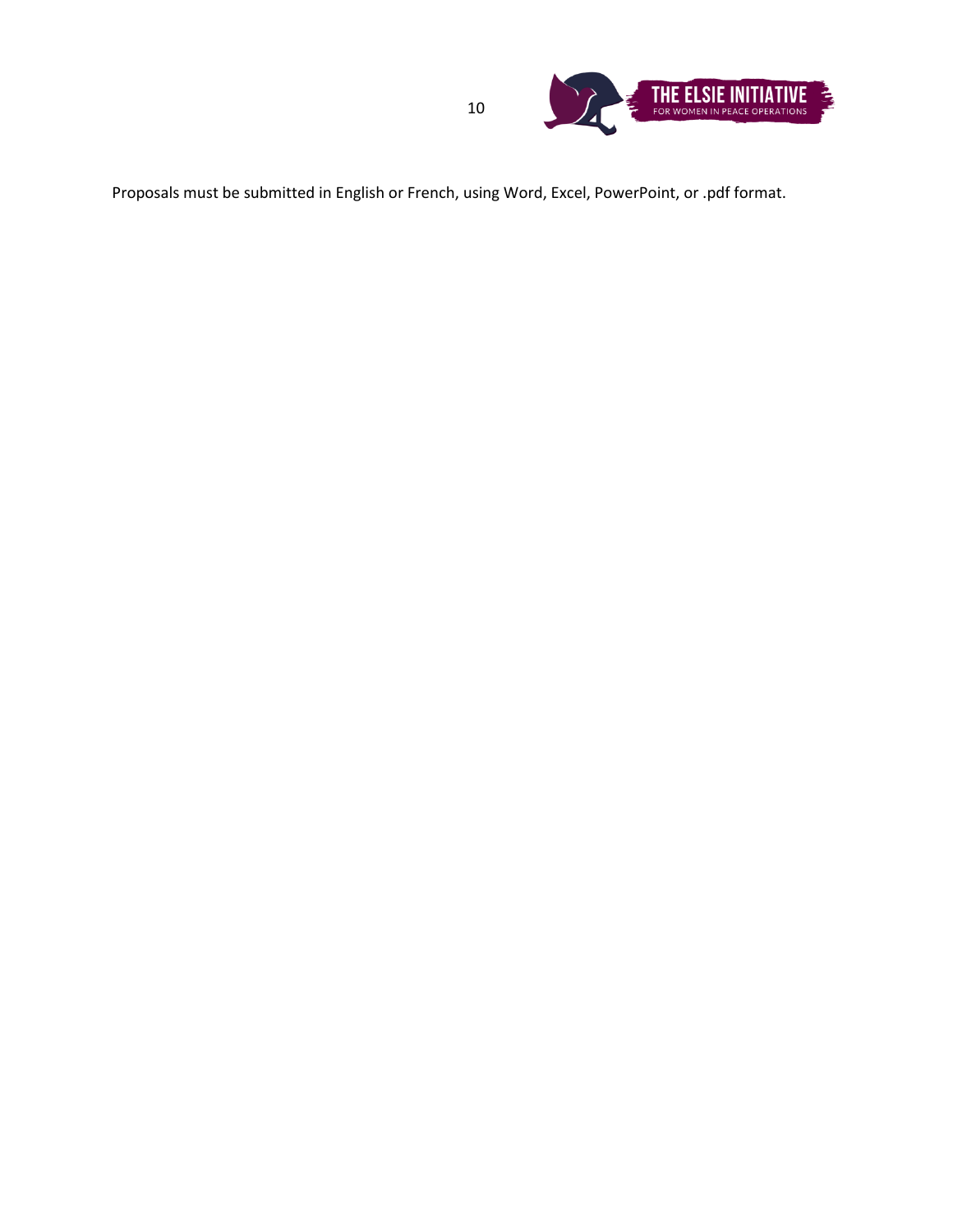

## **Attachment 1: Barrier Assessment Criteria**

The requirement of a barrier assessment acknowledges that the type and relative impact of barriers can vary amongst T/PCCs. It creates an empirically grounded foundation for the elaboration of T/PCCspecific interventions aimed at increasing the meaningful participation of uniformed women in United Nations peace operations. It also generates a baseline assessment of existing barriers to the deployment of women peacekeepers against which progress can be evaluated.

This assessment should seek to identify and validate the reasons for which uniformed women are not participating in United Nations peace operations in greater numbers. Further, this assessment should facilitate the identification of potential interventions that could be supported by the Fund with consideration to the probable effectiveness of those interventions, and an understanding of associated risks and risk mitigation.

An assessment of barriers to women´s participation in peace operations should include observational indicators that focus, *inter alia*, on relevant legislation, the distribution of women and men in national military and police institutions, these institutions' policies and practices regarding peacekeeping, as well as perceptional indicators that analyze the attitudes and experiences of both women and men to better understand the barriers. Consultations will involve women and men both with and without direct experience of serving in peace operations.

An appropriate barrier assessment should:

- Include a risk mitigation strategy to ensure the safety and appropriate privacy of all participants in the assessment, as well as the sustainability of interventions supported by this Fund. Information should be collected, stored and analyzed via practices that allow it to be done accurately and anonymously.
- Include basic baseline data collection (targeted questionnaires, surveys and target group interviews) with a statistically significant number of men and women with direct and indirect experience of peacekeeping as well as in leadership and decision-making positions related to personnel management and peacekeeping, training and deployment.
- Address the following areas as they relate to uniformed women's meaningful participation in United Nations peace operations:
	- Institutional initiatives to increase the participation of uniformed women in peace operations (to date), and their effect, if any.
	- The impact of the social context in the T/PCC on institutional policies and decisionmaking with regard to the deployment of uniformed women.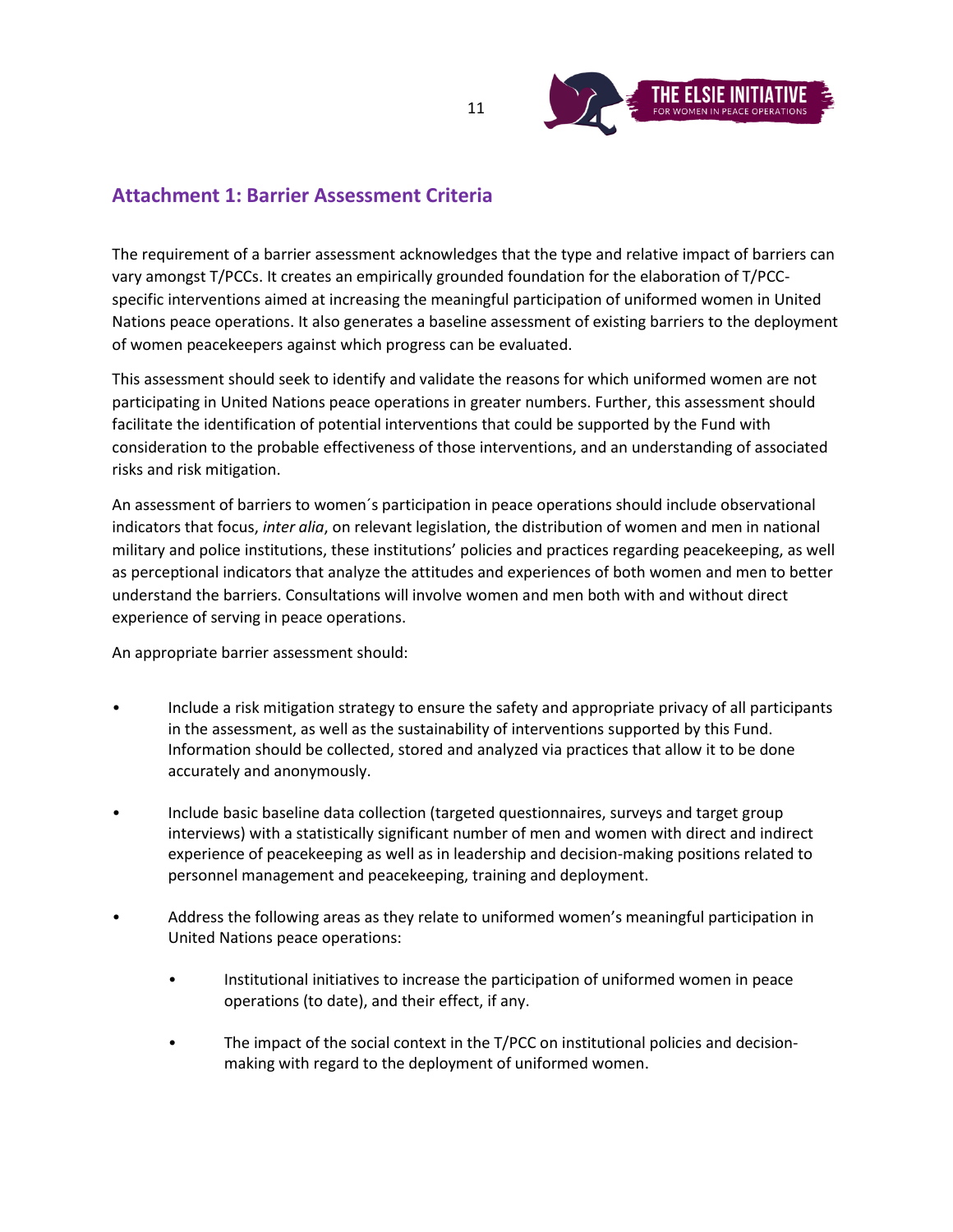

- The institutional and governmental motivation to increase women's meaningful participation in United Nations peace operations.
- The institutional capacity and political will for change.

#### **Outputs**

The barrier assessment will serve as the principal tool in identifying a project-specific pathway to measurable change that the Fund can support.

A barrier assessment report, including: a country profile, methodological section, identification of universal vs. contextual factors, key findings and statistics, barrier identification and analysis and impact of barriers to uniformed women's deployment, and recommendations for action.

A set of policy and programmatic recommendations based on a thorough review and analysis of the collected data as concerns the deployment of uniformed women to United Nations peace operations.

#### **Conduct**

The assessment may be conducted by the T/PCC using internal resources, but the Fund encourages consideration of using independent analysts (NGO, think tank, academics), or partnering with another Member State.